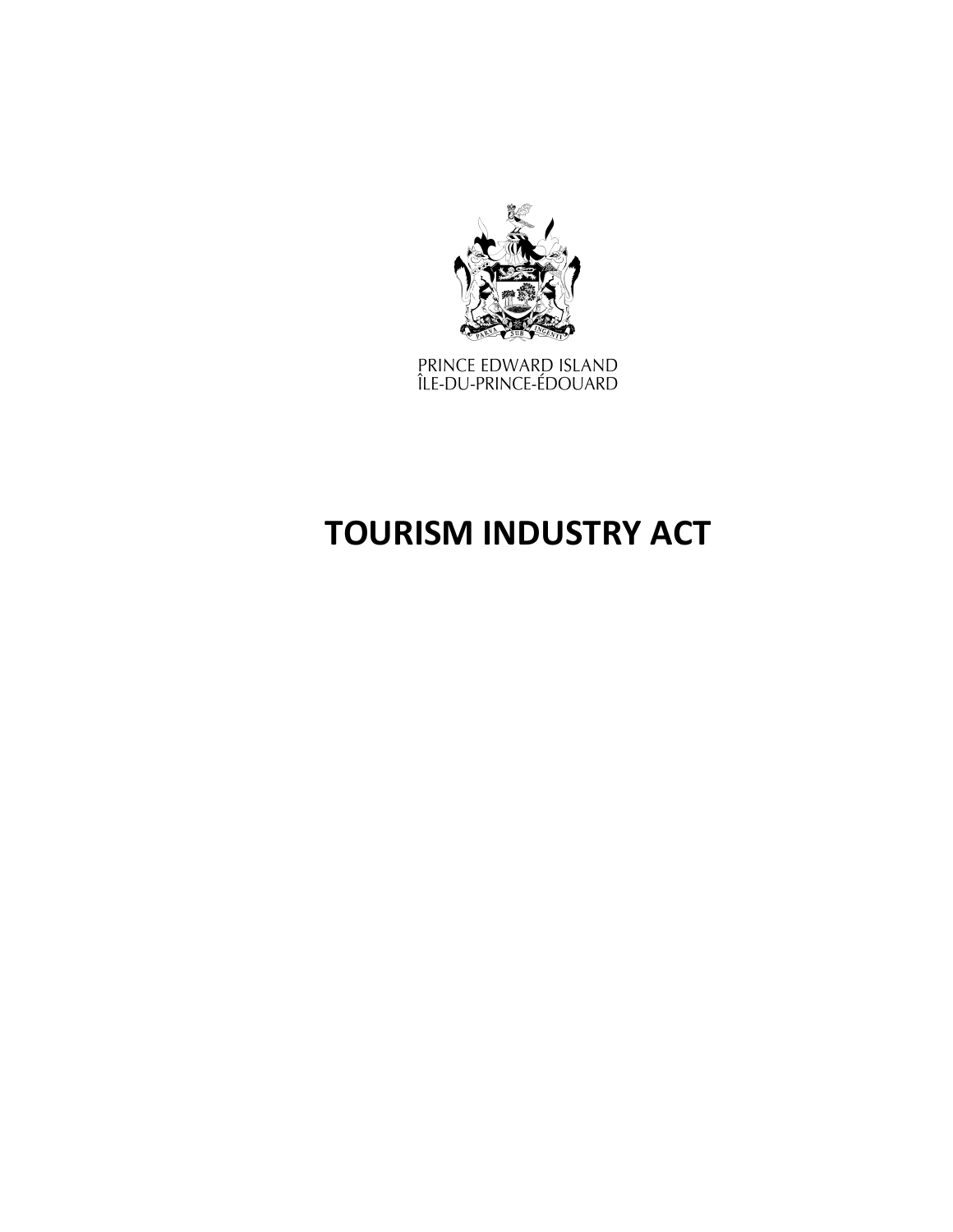# **PLEASE NOTE**

This document, prepared by the *[Legislative](http://www.gov.pe.ca/jps/index.php3?number=1027247) Counsel Office*, is an office consolidation of this Act, current to November 6, 2021. It is intended for information and reference purposes only.

This document is *not* the official version of the Act. The Act and the amendments as printed under the authority of the Queen's Printer for the province should be consulted to determine the authoritative statement of the law.

For more information concerning the history of this Act, please see the *[Table of Public Acts](https://www.princeedwardisland.ca/sites/default/files/publications/leg_table_acts.pdf)* on the Prince Edward Island Government web site [\(www.princeedwardisland.ca\)](http://www.princeedwardisland.ca/).

If you find any errors or omissions in this consolidation, please contact:

*Legislative Counsel Office Tel: (902) 368-4292 Email: legislation@gov.pe.ca*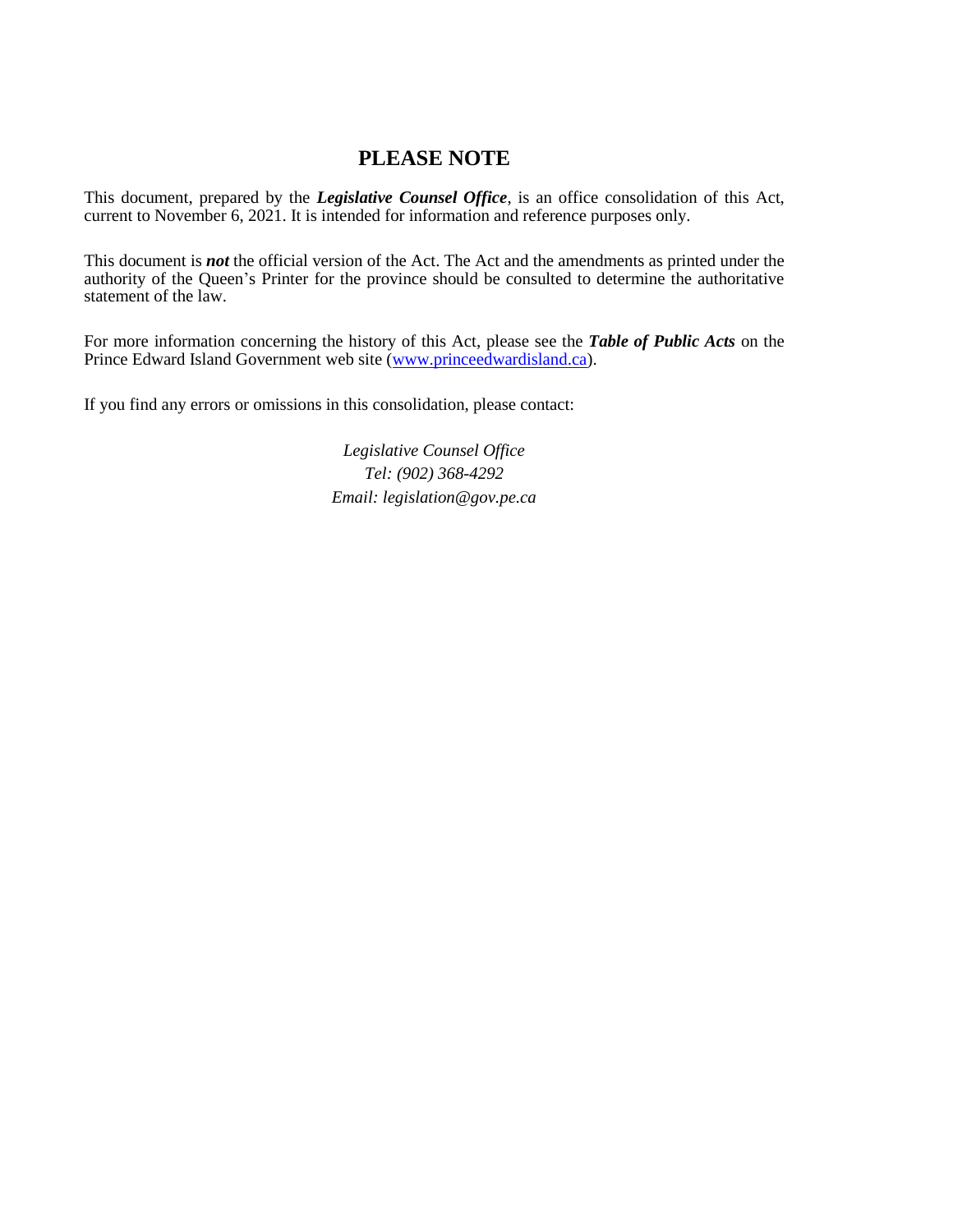

# **TOURISM INDUSTRY ACT**

# **Table of Contents**

| Section     | Page |
|-------------|------|
| $1_{\cdot}$ |      |
| 11          |      |
| 12          |      |
| 13          |      |
| 1.4         |      |
| 1.5         |      |
| 2.          |      |
| 2.1         |      |
| 3.          |      |
| 4.          |      |
| 5.          |      |
| 6.          |      |
| 6.1         |      |
| 6.2         |      |
| 7.          |      |
| 8.          |      |
| 9.          |      |
| 10.         |      |
| 11.         |      |
| 12.         |      |
| 13.         |      |
| 14.         |      |

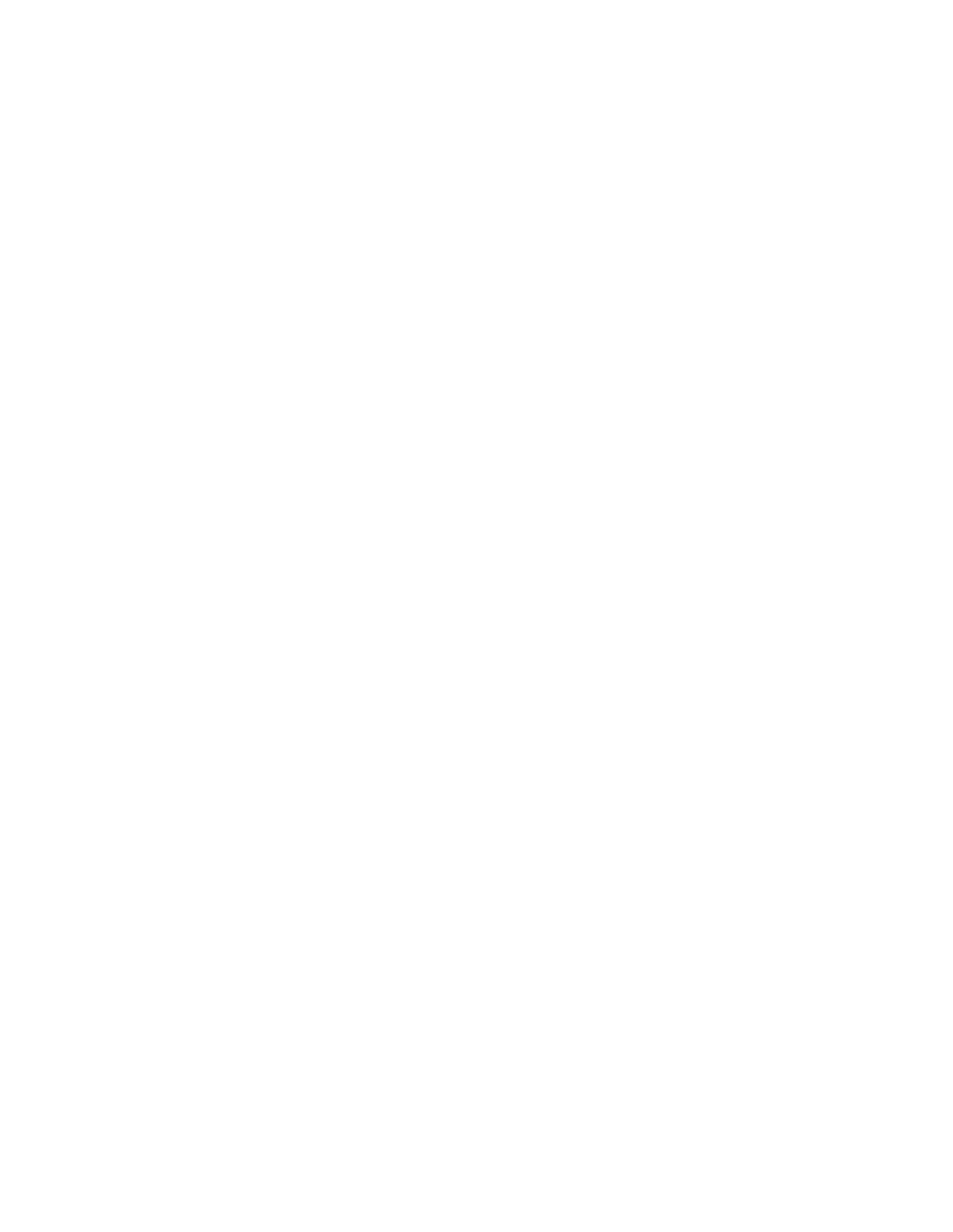

# **TOURISM INDUSTRY ACT CHAPTER T-3.3**

# <span id="page-4-0"></span>**1. Definitions**

In this Act

- (a) "**Act**" means the *Tourism Industry Act* R.S.P.E.I. 1988, Cap. T-3.3;
- (a.1) "**Department**" means the Department of Economic Growth, Tourism and Culture;
- (b) repealed by *1994, c.26, s.2;*
- (c) repealed by *1994, c.26, s.2;*
- (d) repealed by *2004,c.49,s.1;*
- (e) "**license**" means a license issued pursuant to this Act;
- (f) "**Minister**" means the Minister of the Crown charged by the Lieutenant Governor in Council with the administration of this Act;
- (f.1) "**platform operator**" means a person who facilitates or brokers reservations for the rental of tourism establishments in the province by means of the Internet and who receives payment, compensation or any other financial benefit in connection with the making or completing of a reservation of a tourism establishment by a person, but does not include a tourism operator;
- (g) repealed by *2004,c.49,s.1;*
- (h) "**regulations**" means regulations made pursuant to this Act by the Lieutenant Governor in Council;
- (h.1) "**tourism compliance officer**" means a tourism compliance officer appointed under subsection 1.5(1);
- (i) "**tourism establishment**" means an establishment that provides temporary accommodation for a guest for a continuous period of less than one month, and includes a building, structure or place in which accommodation or lodging, with or without food, is furnished for a price to travellers, such as a cabin, cottage, housekeeping unit, hotel, lodge, motel, inn, hostel, bed and breakfast establishment, resort, travel trailer, travel trailer park, recreational vehicle park, houseboat, camping cabin and campground;
- (j) "**tourism operator**" means the registered owner of a tourism establishment;
- (k) "**tourism standards officer**" means a tourism standards officer appointed under subsection 1.4(1). *R.S.P.E.I. 1974, Cap. I-4, s.1; 1994, c.26, s.2; 1997(2nd), c.73,s.1; 2004,c.49,s.1; 2006,c.24,s.1; 2010,c.31,s.3; 2015,c.28,s.3; 2019,c.1,s.3; 2019,c.41,s.1.*

#### <span id="page-4-1"></span>**1.1 Objects**

The objects of this Act are

(a) to encourage and promote improved standards of tourism establishments and facilities, attractions and services offered to tourists; and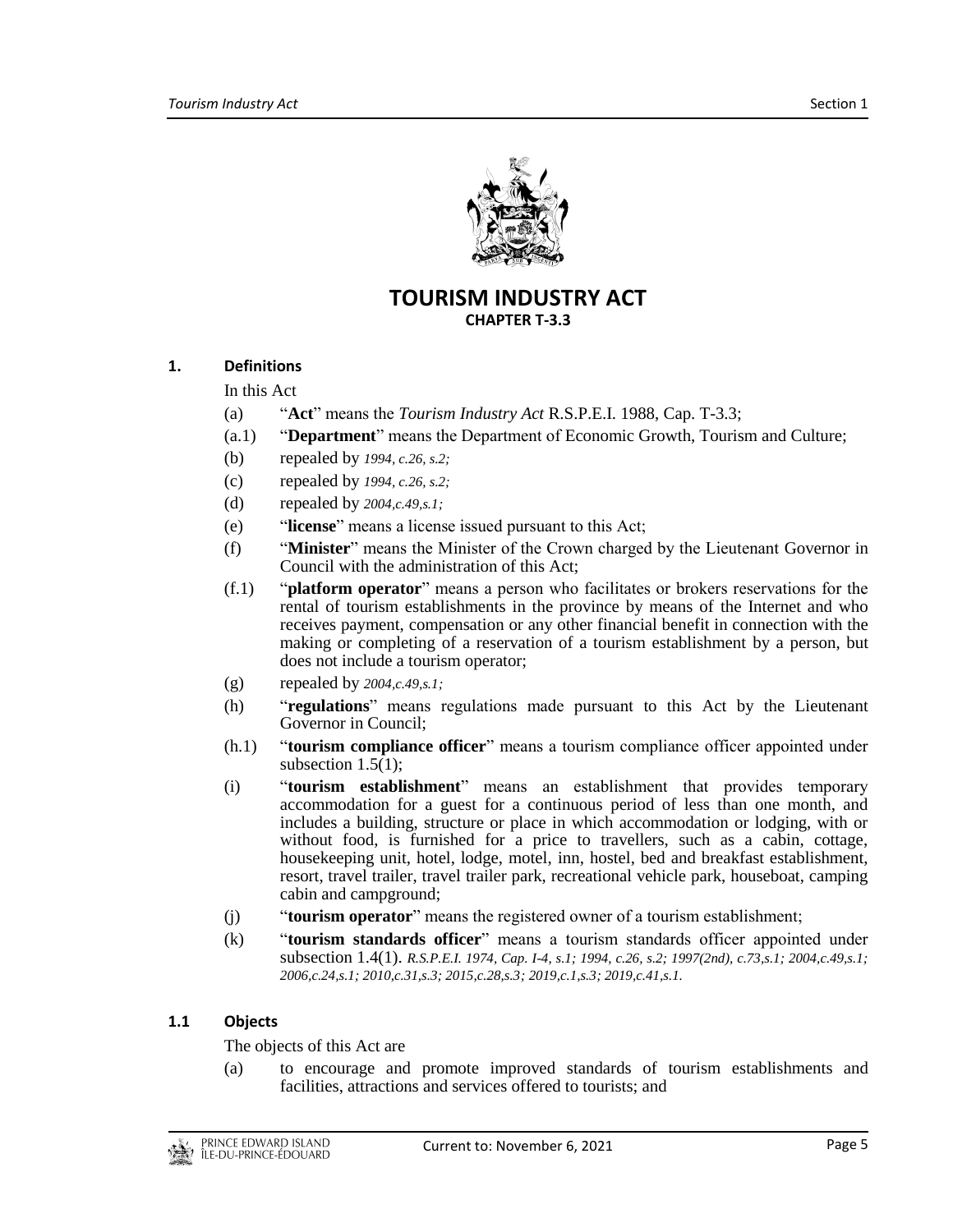(b) to facilitate closer cooperation between government and participants in the tourism industry in Prince Edward Island. *1994, c.26, s.3; 2006,c.24,s.2; 2019,c.36,s.1(a).*

#### <span id="page-5-0"></span>**1.2. Tourism Advisory Council**

Repealed by 2018,c.34,s.1. *1994, c.26, s.3; 2004,c.49,s.2; 2018,c.34,s.1.*

#### <span id="page-5-1"></span>**1.3. Administration**

The Minister shall administer and enforce this Act and the regulations. *1994, c.26, s.3; 2004,c.49,s.3.*

#### <span id="page-5-2"></span>**1.4 Tourism standards officer**

- (1) The Minister may appoint
	- (a) an employee of the Department; or
	- (b) any person with whom the Minister has entered into a contract under subsection (2), or any individual employed by such a person,

as a tourism standards officer for the purposes of this Act and the regulations.

#### **Contract for services**

- (2) The Minister may enter into a contract with any person
	- (a) to act as a tourism standards officer under this Act and the regulations; or
	- (b) to provide the services of individuals employed by that person as tourism standards officers.

#### **Identification card**

(3) A copy of an identification card purporting to be signed by the Minister is proof that the individual named therein is a tourism standards officer.

#### **Obstruction**

(4) No person shall obstruct or assault a tourism standards officer while the tourism standards officer is exercising his or her authority or performing a duty under this Act or the regulations.

#### **Inspection**

- (5) For the purpose of enforcing this Act and the regulations, a tourism standards officer may, at any reasonable time, and without a warrant,
	- (a) enter the premises of any tourism establishment; and
	- (b) inspect the premises and the register of any tourism establishment.

#### **Entry**

- (6) A tourism standards officer shall not enter any part of a tourism establishment that is
	- (a) a dwelling unit that is rented and actually occupied by a tourist or member of the public; or
	- (b) a private dwelling-place of the owner or staff member of the tourism establishment

without the consent of the occupier or without a warrant. *2004,c.49,s.3; 2006,c.24,s.3.*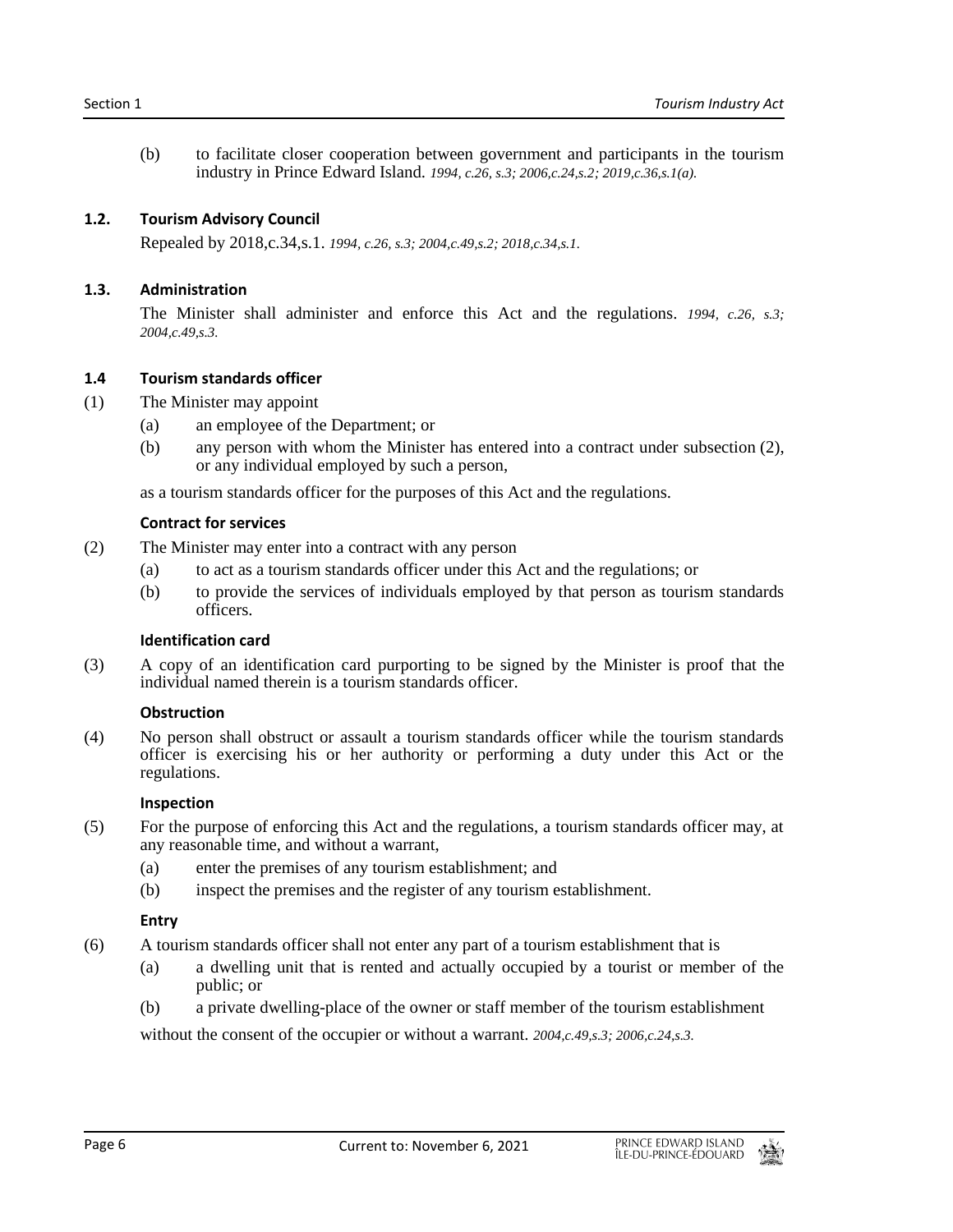#### <span id="page-6-0"></span>**1.5 Tourism compliance officer**

(1) The Minister may appoint employees of the Department as tourism compliance officers.

#### **Function**

(2) The function of a tourism compliance officer is to enforce such requirements of this Act and the regulations as the Minister may authorize.

#### **Identification**

(3) An identification card purporting to be signed by the Minister is proof that the individual named therein is a tourism compliance officer.

#### **Tickets**

(4) A tourism compliance officer may issue tickets under the *Summary Proceedings Act* R.S.P.E.I. 1988, Cap. S-9 in respect of a contravention of this Act or the regulations.

#### **Inspection, investigation**

- (5) For the purposes of enforcing this Act and the regulations, a tourism compliance officer may, at any reasonable time, and without a warrant,
	- (a) enter the premises of any tourism establishment;
	- (b) inspect the premises, license and register of any tourism establishment;
	- (c) monitor compliance with license requirements, signage and occupancy requirements imposed under this Act and the regulations in respect of a tourism establishment; and
	- (d) conduct an investigation of a tourism establishment in respect of alleged violations of this Act and the regulations.

#### **Tourism compliance report**

- (6) After completing an investigation of a tourism establishment pursuant to clause (5)(d), a tourism compliance officer shall
	- (a) prepare a tourism compliance report in accordance with the regulations; and
	- (b) provide, within such time as the Minister may direct, a copy of the tourism compliance report to the Minister and to the tourism operator of the tourism establishment.

#### **Entry**

- (7) A tourism compliance officer shall not enter any part of a tourism establishment that is
	- (a) a dwelling unit that is rented and actually occupied by a tourist or member of the public; or
	- (b) a private dwelling-place of the owner or staff member of the tourism establishment

without the consent of the occupier or without a warrant.

#### **Obstruction**

(8) No person shall obstruct, impede or assault a tourism compliance officer, or any person assisting a tourism compliance officer, while the tourism compliance officer is exercising his or her authority or performing a duty under this Act or the regulations, and no person shall aid or assist any person in obstructing, impeding or assaulting a tourism compliance officer.

#### **Liability**

(9) A tourism compliance officer or other person employed or engaged in the administration or enforcement of this Act and the regulations, is not liable for any loss or damage suffered by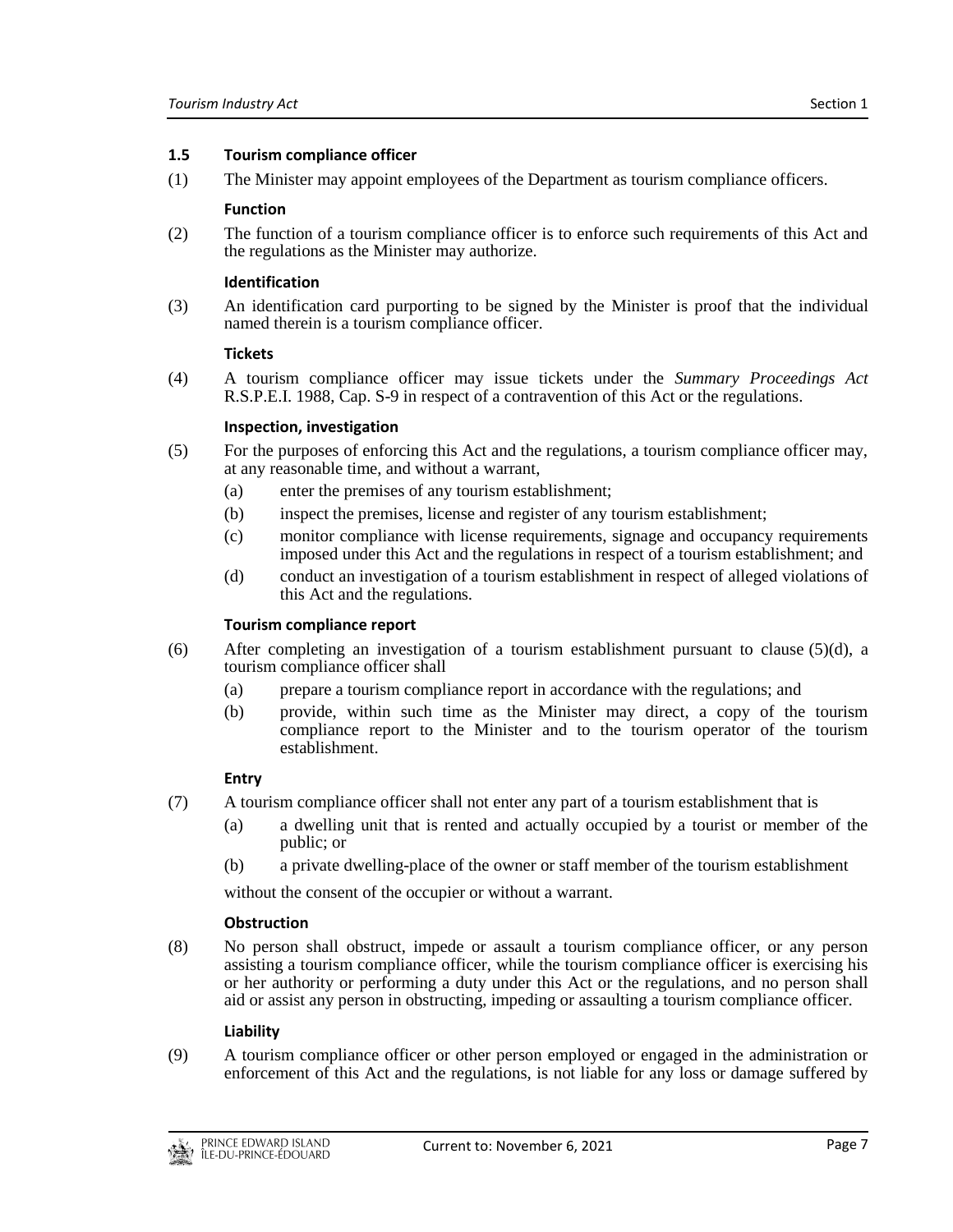any person as a result of any act done in good faith or omitted to be done in the course of the administration or enforcement of this Act and the regulations. *2006,c.24,s.4.*

#### <span id="page-7-0"></span>**2. Operating a tourism establishment without a license**

(1) No tourism operator shall carry on the business of conducting, operating, maintaining or managing a tourism establishment unless there is in respect of the tourism establishment a license issued by the Minister pursuant to this Act that is in full force and effect.

#### **Application for a license**

(2) Every tourism operator shall annually on or before a date to be fixed by regulation, apply to the Minister, in the form required by the Minister, for a license.

# **Issuance of license**

(3) On receipt of an application made in accordance with subsection (2) and on payment of the prescribed fee, the Minister may issue a license to a tourism operator if the Minister is satisfied that the tourism operator meets the requirements of this Act and the regulations.

#### **Other enactments**

(3.1) A tourism operator is responsible for compliance with any other applicable enactment, including a municipal bylaw, in respect of the operation of the tourism establishment.

# **Effective dates of license**

(4) A license issued by the Minister pursuant to this Act in respect of a tourism establishment shall be in full force and effect from March 31 of one year to March 30 of the next year ensuing, or, in the event an application is made to the Minister for a license to commence on a date on or after April 1, the license shall have full force and effect from the date of issuance to March 31 of the next year ensuing, unless the license is otherwise sooner terminated or suspended under this Act or the regulations.

# **Transfer of tourism establishment; effect on license**

(5) Notwithstanding subsection (4), in the event of the transfer by way of lease, sale or otherwise of a tourism establishment, a license issued in respect of that tourism establishment shall terminate on the date of such transfer.

#### **Unique license number**

(6) In addition to the particulars referred to in subsection (2), the license issued by the Minister pursuant to this Act in respect of a tourism establishment shall be identified by and prominently display a unique license number for that tourism establishment.

#### **Providing license number**

(7) A tourism operator shall not list or advertise a tourism establishment through a platform operator unless the listing or advertisement includes the valid license number of that tourism establishment. *R.S.P.E.I. 1974, Cap. I-4, s.2; 1994,c.26,s.4; 2006,c.24,s.5; 2019,c.36,s.2; 2019,c.41,s.2.*

# <span id="page-7-1"></span>**2.1 Tourism business tariff**

- (1) Without prejudice to section 2, the Minister may establish a tariff of fees and impose a charge, at such rate or amount as may be prescribed, upon tourism operators and also upon
	- (a) operators of restaurants, lounges, golf courses, attractions and craft shops; and
	- (b) platform operators.

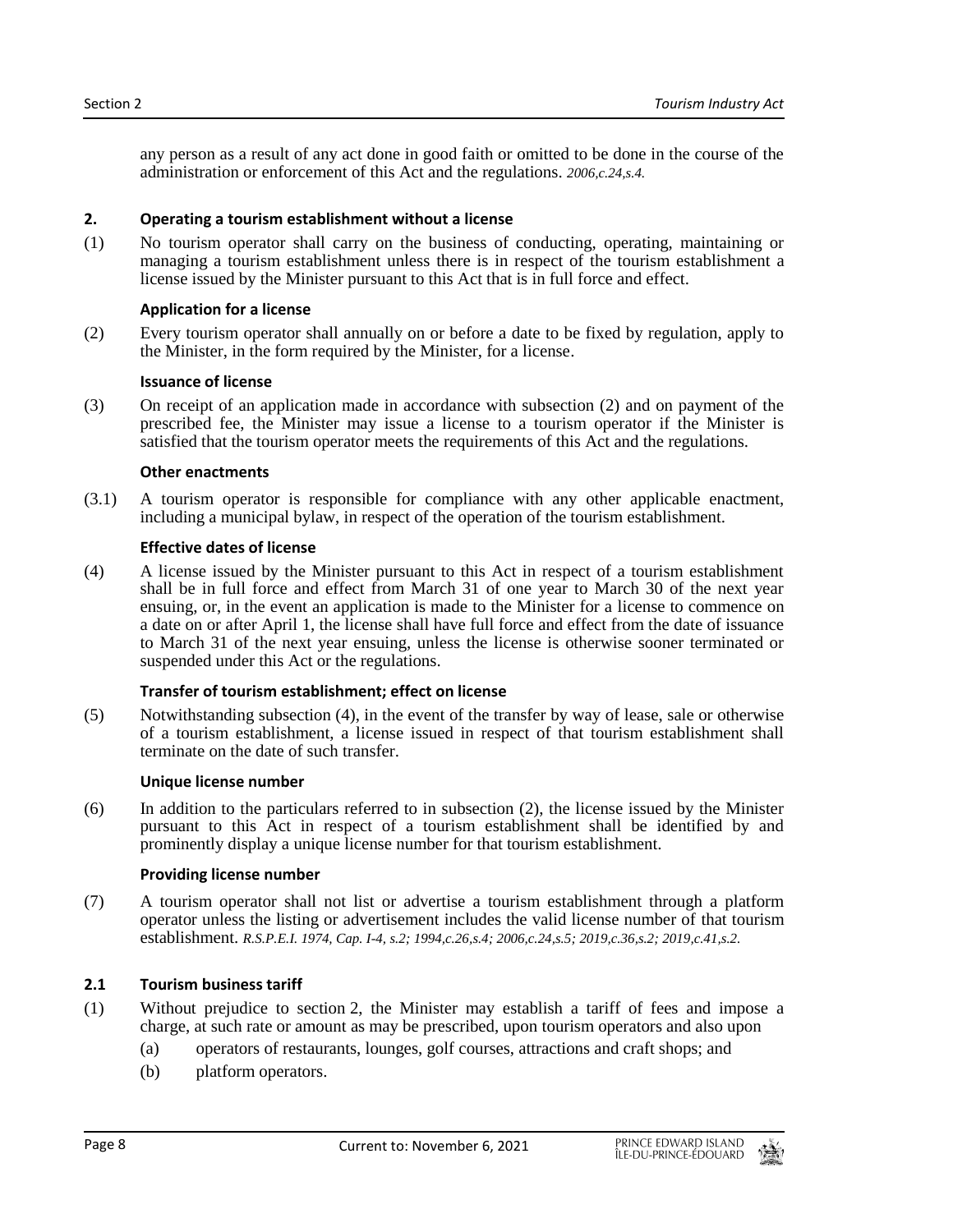#### *Idem*

(2) The charge imposed under subsection (1) shall be used for the purposes of tourism research, development and marketing.

#### **Manager**

(3) Repealed by *2006,c.24,s.6.*

#### **Penalty**

(4) Where a tourism operator or the operator of a tourism related business referred to in subsection (1) fails or refuses to pay the charge imposed thereby, the operator shall be denied access to any government services and any license issued by a government authority in respect of that business shall be revoked. *1994, c.26, s.5; 2006,c.24,s.6; 2019,c.41,s.3.*

#### <span id="page-8-0"></span>**3. Inspection of tourism establishments**

(1) The Minister or the Minister's designate may so often as he or she may consider advisable, either before or after the issuance of a license, direct a tourism standards officer to conduct an inspection of a tourism establishment and for the purpose of the inspection, the tourism standards officer may without prior notice to the tourism operator, enter and inspect the tourism establishment and do all such things as the Minister or the Minister's designate may consider necessary to determine whether the tourism establishment meets the requirements of this Act, the regulations and such other laws of the province as may be incidental to the conducting, operating, maintaining or managing of a tourism establishment.

#### **Tourism standards report**

- (2) After completing an inspection of a tourism establishment pursuant to subsection (1), a tourism standards officer shall
	- (a) prepare a tourism standards report in accordance with the regulations; and
	- (b) provide, within such time as the Minister may direct, a copy of the tourism standards report to the Minister and to the tourism operator of the tourism establishment.

#### **Termination or suspension of a license**

- (3) In the event a tourism standards report or tourism compliance report recommends the termination or suspension of a license issued by the Minister pursuant to this Act in respect of a tourism establishment, the Minister may,
	- (a) terminate or suspend the license; or
	- (b) if, in the opinion of the Minister, based on the findings of a tourism standards report or tourism compliance report, the failure of the tourism operator to comply with this Act, the regulations or the laws of the province can be remedied within either 24 hours, 7 days or 15 days, request a tourism standards officer or tourism compliance officer to order the tourism operator to remedy the non-compliance with this Act, the regulations or the laws of the province within either 24 hours, 7 days or 15 days, as the case may be, from the date the order is made.

#### **Order to be in writing and served**

(3.1) An order made by a tourism standards officer or tourism compliance officer under subsection (3) shall be in writing and served on the tourism operator either by personal service or registered mail using a delivery or mail service that provides the tourism standards officer or tourism compliance officer with an acknowledgment of receipt.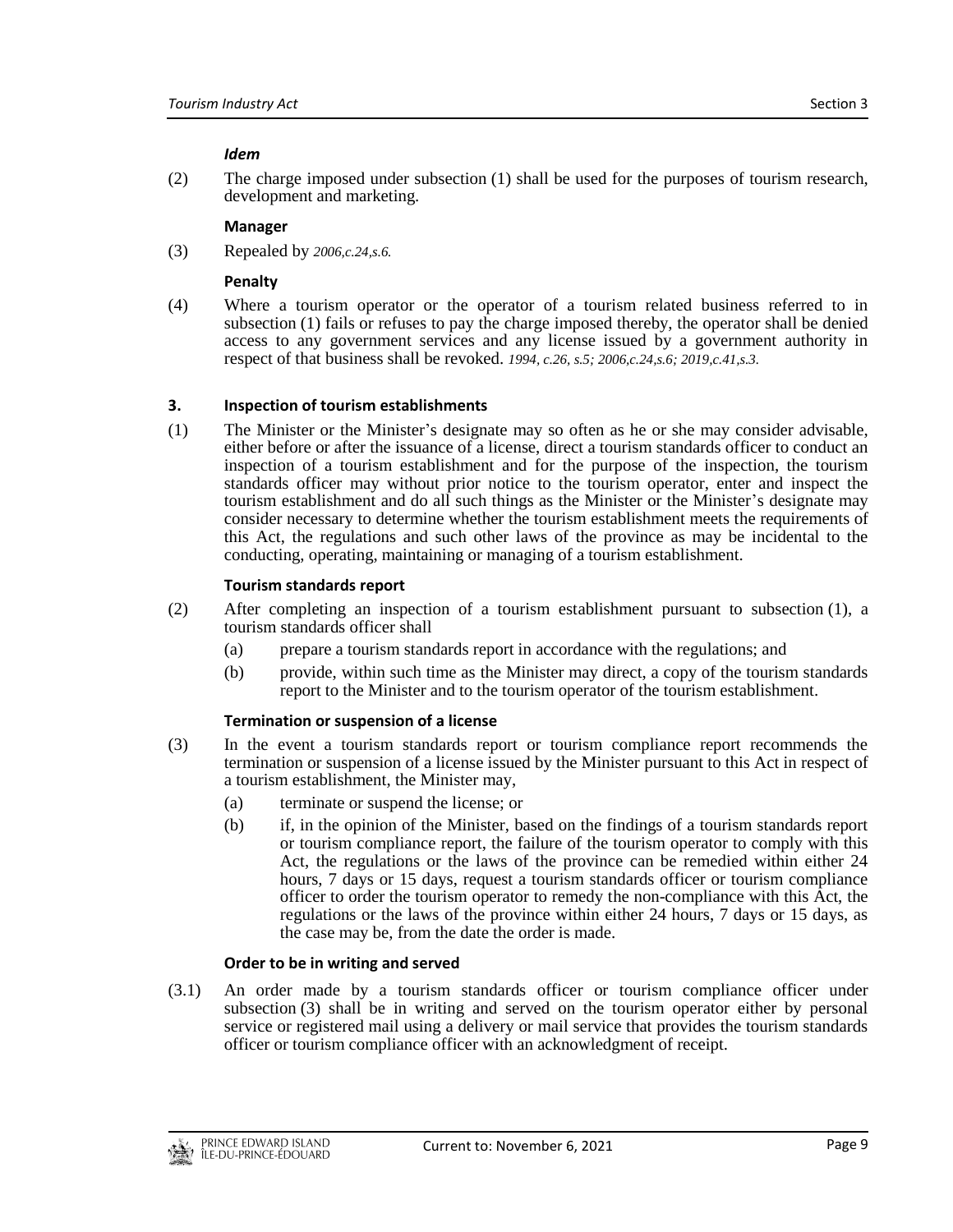# **Evidence of receipt of order**

(3.2) Evidence that an order was delivered or mailed in accordance with subsection (3.1) and that the tourism standards officer or tourism compliance officer received an acknowledgement of its receipt is proof, in the absence of evidence to the contrary, that the order was received by the tourism operator to whom it was addressed.

# **Termination or suspension of a license**

(3.3) In the event the tourism operator fails to comply with an order made by a tourism standards officer or tourism compliance officer under subsection (3), the Minister may terminate or suspend the license of the tourism operator in respect of the tourism establishment.

# **Revocation of license, health or safety of public at risk**

(4) The Minister may, at any time, and without providing prior notice to a tourism operator, revoke the license of a tourism operator in respect of the tourism establishment where the health or safety of the public is deemed at risk by the Minister.

# **Appeal from decision of Minister to terminate**

(5) A tourism operator may appeal a decision to terminate or suspend a license made by the Minister pursuant to subsection (3) and the appeal shall be made to an arbitration board which shall be composed of three persons appointed by the Minister.

# **Termination order effective until**

(6) In the event of an appeal pursuant to subsection (5), a termination or suspension ordered by the Minister pursuant to subsection (3) remains in full force and effect until otherwise of a license by the arbitration board.

# **Arbitration board, procedures before**

(7) An arbitration board established pursuant to subsection (5) shall hear the tourism operator and the tourism standards officer or tourism compliance officer, as the case may be, and shall review all such matters relating to the tourism standards report or tourism compliance report and contents thereof as it considers necessary and upon the conclusion of the hearing, the arbitration board shall forthwith notify the Minister and the tourism operator of its decision in respect of the appeal and the decision of the arbitration board shall be final and binding on the parties to the appeal and no appeal lies therefrom. *R.S.P.E.I. 1974, Cap. I-4, s.3; 1994, c.26, s.6; 2004,c.49,s.4; 2006,c.24,s.7; 2019,c.36,s.1(b).*

# <span id="page-9-0"></span>**4. Closing of part of tourism establishment**

(1) Where a tourism standards report or tourism compliance report recommends that a failure to comply with this Act, the regulations or the laws of the province by a tourism operator is limited to, or applies only to, one part of the tourism establishment, and that the failure to comply can be remedied within fifteen days, the Minister may order the closing of that part of the tourism establishment to which the failure to comply is limited, or applies for a period not exceeding fifteen days.

#### *Idem*

(2) If upon the expiration of the fifteen days from the date of the closing, the failure to comply has not been remedied, the Minister may pursuant to section 3 terminate or suspend a license issued to the tourism operator pursuant to this Act. *R.S.P.E.I. 1974, Cap. I-4, s.4; 2004,c.49,s.5; 2006,c.24,s.8.*

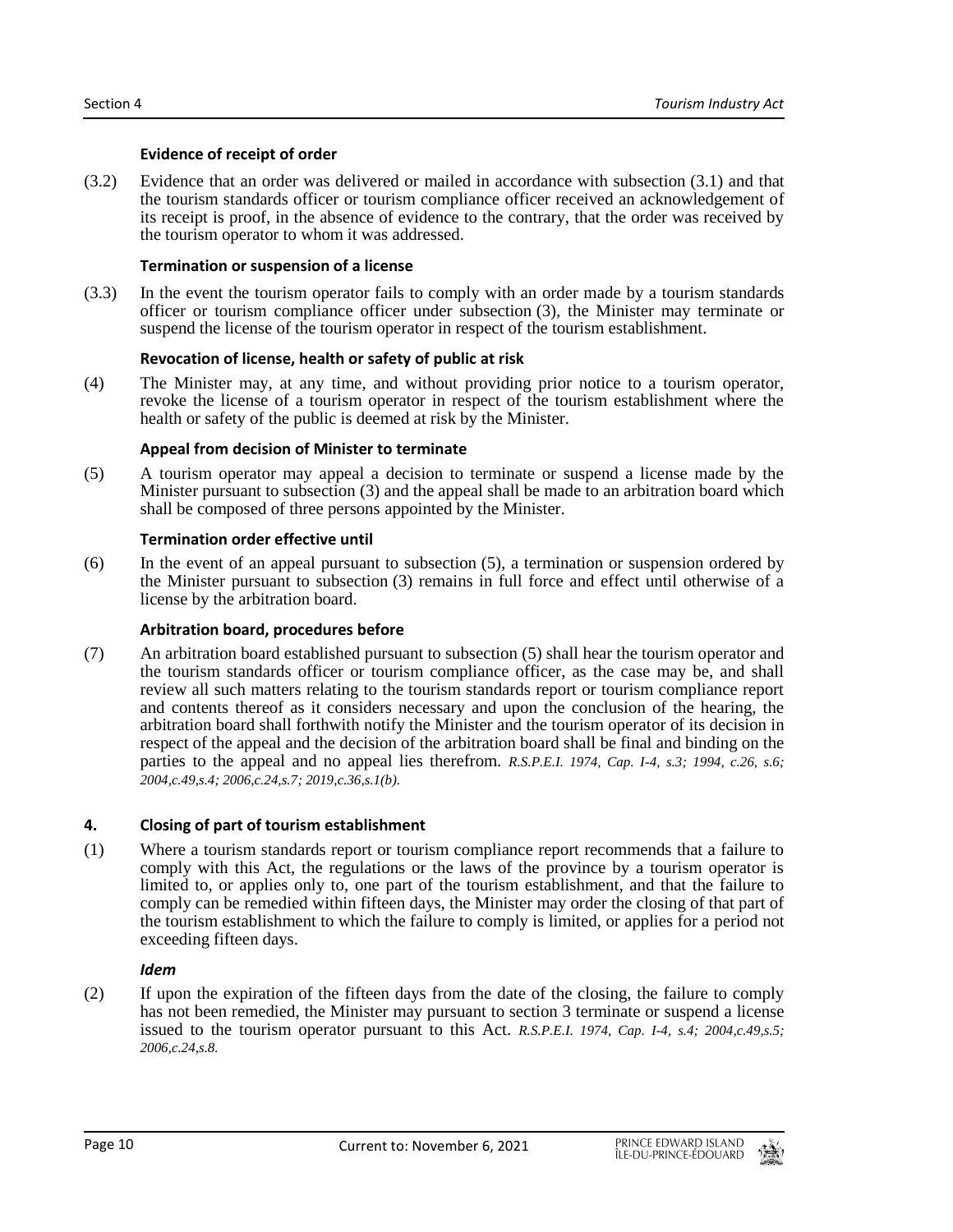#### <span id="page-10-0"></span>**5. Operating a tourism establishment without a license, Minister may close**

The Minister may, where a tourism establishment is operated or managed without a subsisting license issued pursuant to this Act, close the tourism establishment by such means as may be necessary to prevent the conduct of business therein, and publish notice of the establishment's closure in print and electronic media, and such means of closing the tourism establishment shall remain affixed to the tourism establishment until the Minister issues a license in relation to the tourism establishment pursuant to this Act. *R.S.P.E.I. 1974, Cap. I-4, s.5; 2006,c.24,s.9.*

#### <span id="page-10-1"></span>**6. Register - duty of operator**

- (1) Every tourism operator of a licensed tourism establishment shall ensure that a register is maintained for the tourism establishment and that, for every person who rents a rental unit or site at the tourism establishment, there is entered in the register
	- (a) the name and address of the person;
	- (b) the number and type of the rental units or sites rented by the person;
	- (c) the motor vehicle license number of the person, if the person is travelling by motor vehicle;
	- (d) the number of people in the travel party, if the person is sharing the rental units or sites rented; and
	- (e) such other information respecting the person as may be required by the regulations.

#### **Occupancy returns - duty of operator**

(2) The tourism operator of a tourism establishment shall ensure that an occupancy return for the tourism establishment is prepared and is submitted to the Department each month, in accordance with the regulations.

#### **License to be paid in full in advance**

(2.1) The tourism operator of a tourism establishment shall ensure that the license in respect of the tourism establishment is paid in full and in advance of the upcoming tourism operating season by September 1 of the year previous to the upcoming operating season.

#### **Entry of false statement**

(3) No tourism operator or manager of a tourism establishment shall knowingly enter a false statement, or knowingly permit such a statement to be entered, in the register of, or on an occupancy return for, the tourism establishment.

#### **False name, residence**

- (4) No person shall, when registering in a tourism establishment,
	- (a) represent himself or herself as bearing a name other than his or her own name; or
	- (b) make any false statement as to his or her place of residence.

#### **Termination of license**

- (5) The Minister may terminate a license issued to a tourism operator in respect of a tourism establishment if, in the opinion of the Minister,
	- (a) the tourism operator has failed to comply with subsection  $(1),(2),(2,1)$  or  $(3)$ ; or
	- (b) the health or safety of the public is at risk.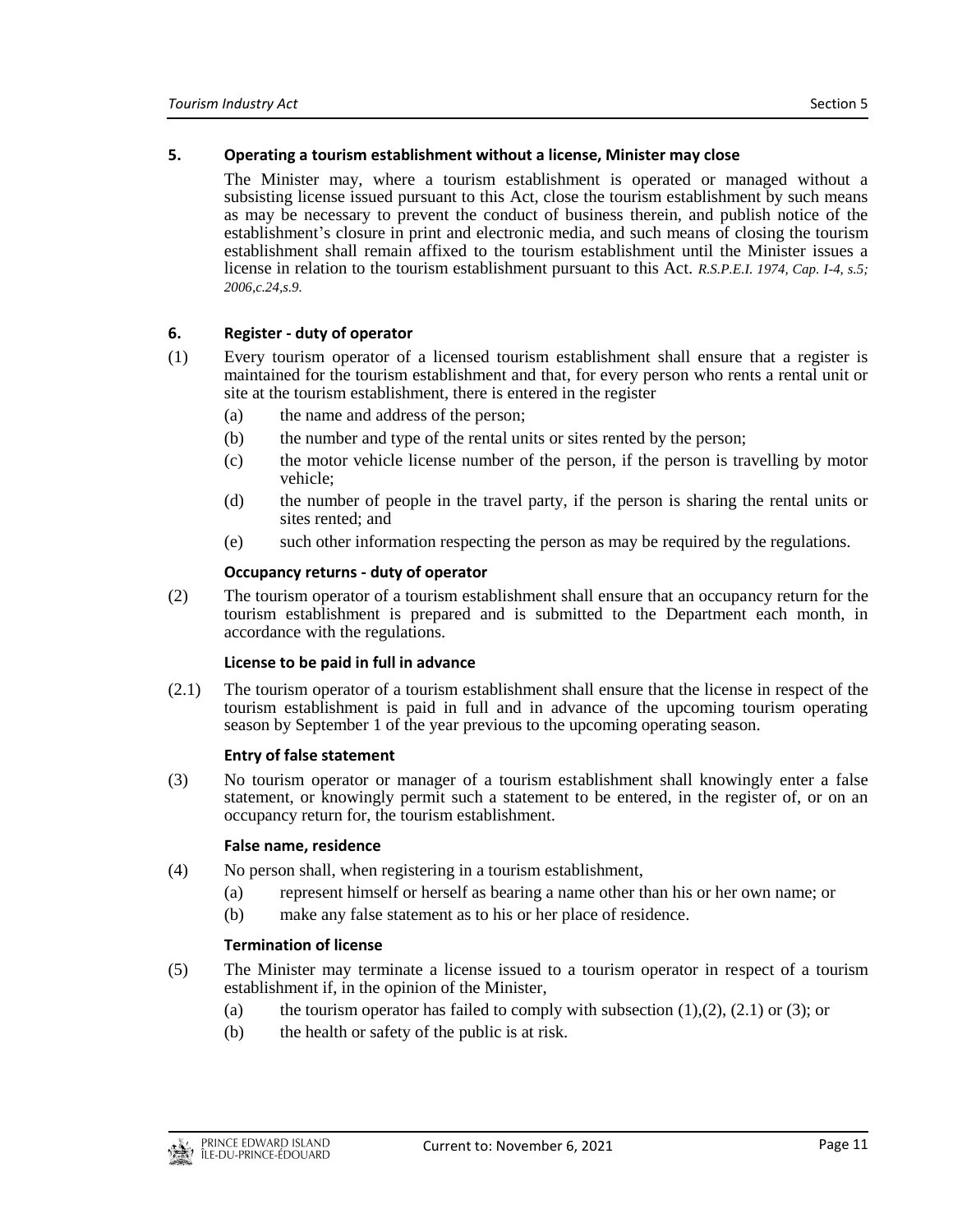#### **Notice**

(6) Where the Minister terminates the license of a tourism operator under subsection (5), the Minister shall provide a written notice, together with the reasons for the termination, to the tourism operator.

# **Appeal of termination**

(7) Subsections 3(4) to (6) apply, with such changes as are necessary, in respect of the termination of a license under this section. *R.S.P.E.I. 1974, Cap. I-4, s.6; 2004,c.49,s.6; 2006,c.24,s.10.*

# <span id="page-11-0"></span>**6.1 Registration required**

(1) No person shall carry on the business of a platform operator unless the person has first registered under this Act in the manner set out in the regulations.

# **Agreement**

(2) The Minister may enter into an agreement with a platform operator, in the form approved by the Minister, for the provision of information on a quarterly basis respecting the platform operator's transactions referred to in subsection 6.2(1).

# **Information to be provided**

- (3) An agreement referred to in subsection (2) shall specify the information to be provided by the platform operator and any other matters the Minister considers advisable and, at a minimum, shall require the platform operator to provide
	- (a) the address and license number of each tourism establishment in the province listed or advertised on the platform;
	- (b) the name and contact information of each person who operates a tourism establishment referred to in clause (a);
	- (c) the platform operator's classification of each tourism establishment referred to in clause (a); and
	- (d) any other information specified in the regulations.

# **Information sharing**

- (4) The Minister may share information acquired by the Minister pursuant to an agreement under this section with a municipality or another Minister for the purpose of
	- (a) achieving the objects of this or another Act; or
	- (b) facilitating the application or enforcement of a municipal bylaw, resolution, order or agreement.

#### **Nature of information**

(5) For greater certainty, the information to be provided pursuant to an agreement under this section may relate to additional matters, or go into more detail, or both, than the content of the records that the platform operator is required to keep under subsection  $6.2(1)$ , but shall not include the personal information of any guest or occupant of a tourism establishment in identifiable form.

#### **Personal information**

(6) For the purposes of subsection (5), "**personal information**" means personal information as that term is defined in the *Freedom of Information and Protection of Privacy Act* R.S.P.E.I. 1988, Cap. F-15.01. *2019,c.41,s.4.*

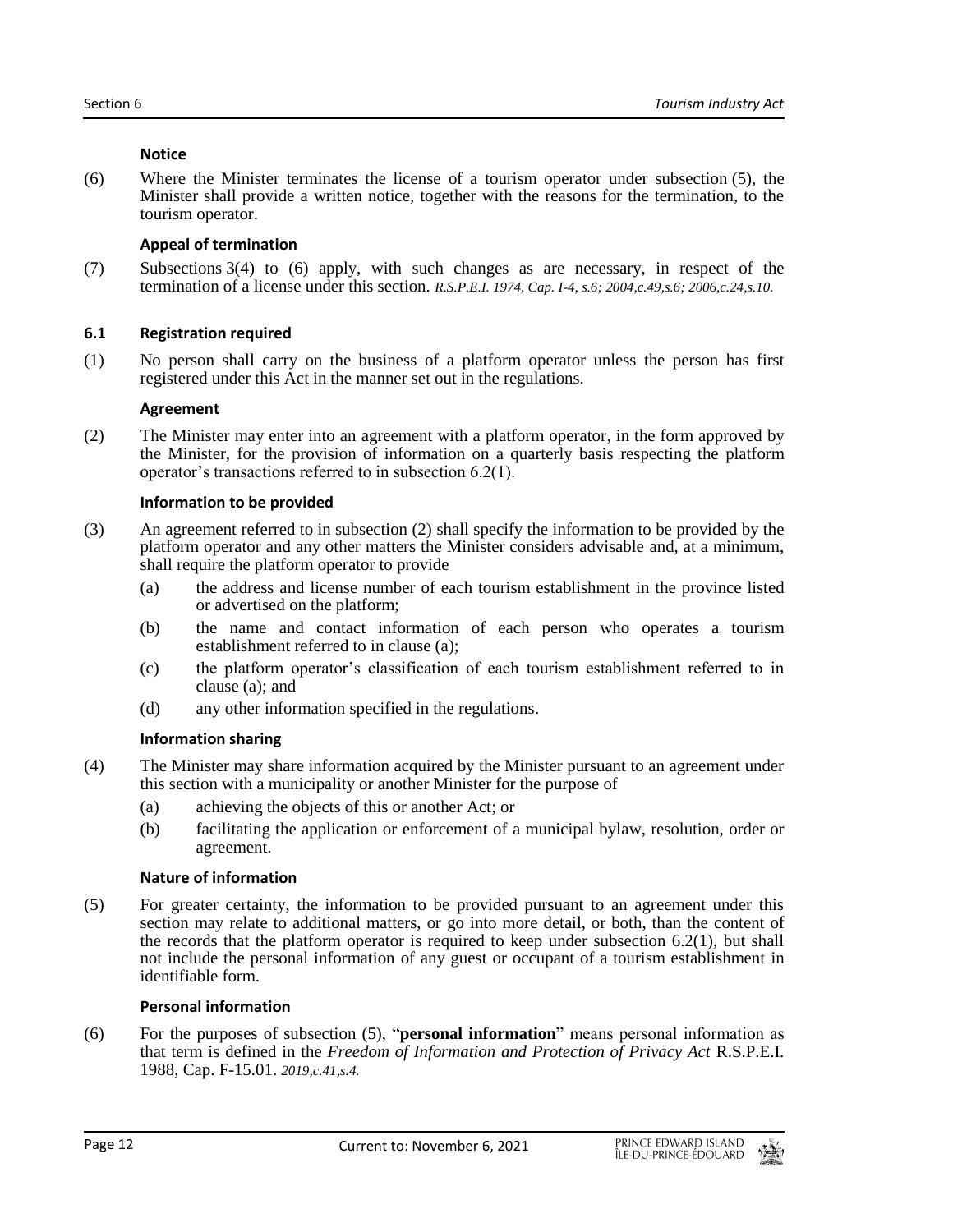# <span id="page-12-0"></span>**6.2 Platform operators**

(1) A platform operator who lists or advertises, or facilitates the listing or advertising, of tourism establishments in the province shall keep a record of each concluded transaction in relation to a tourism establishment listed or advertised on its platform for seven years following the last day of the rental period for that tourism establishment, and shall make the records available to a tourism compliance officer on request.

# **Content of records**

- (2) The records required to be retained under subsection (1) include
	- (a) the name, address and registration number, if applicable, of the tourism operator;
	- (b) the number of nights for which the tourism establishment was rented;
	- (c) the nightly and total price charged for the rental; and
	- (d) any other information specified in the regulations. *2019,c.41,s.4.*

# <span id="page-12-1"></span>**7. Refusal of accommodation**

(1) An tourism operator has the right to refuse accommodation or lodging to any person.

#### *Idem*

(2) Any person who is registered at a tourism establishment pursuant to section 6 or any person who is in the tourism establishment with or without invitation and who acts in any way that may endanger the reputation of the tourism establishment or that may disturb the comfort of the guests at the tourism establishment may be ejected by the tourism operator or by a peace officer.

#### **Exception**

(3) Notwithstanding subsections (1) and (2), a tourism operator shall not contravene or otherwise fail to comply with the *Human Rights Act* R.S.P.E.I. 1988, Cap. H-12. *R.S.P.E.I. 1974, Cap. I-4, s.7; 2019,c.36,s.3.*

# <span id="page-12-2"></span>**8. Lien on baggage**

Every tourism operator has a lien on the baggage and property of every person registered at the operator's tourism establishment for the value or price of any accommodation furnished to such person or on the person's account.

Subsections (1.1) to (4) are repealed by *2006,c.24,s.11. R.S.P.E.I. 1974, Cap. I-4, s.8; 1997,c.33, Schedule; 2006,c.24,s.11.*

# <span id="page-12-3"></span>**9. Liability of tourism operator to guests**

- (1) No tourism operator is liable to make good to his guest any loss of or injury to goods or property brought to his tourism establishment, except in the following cases, that is to say,
	- (a) where the goods or property have been stolen, lost, or injured through the wilful act, default, or neglect of the tourism operator or his servants;
	- (b) where the goods or property have been deposited expressly for safe custody with the tourism operator, except that in case of such deposit the tourism operator may, if he thinks fit, require as a condition of his liability that the goods or property shall be deposited in a box or other receptacle fastened and sealed by the person depositing the same.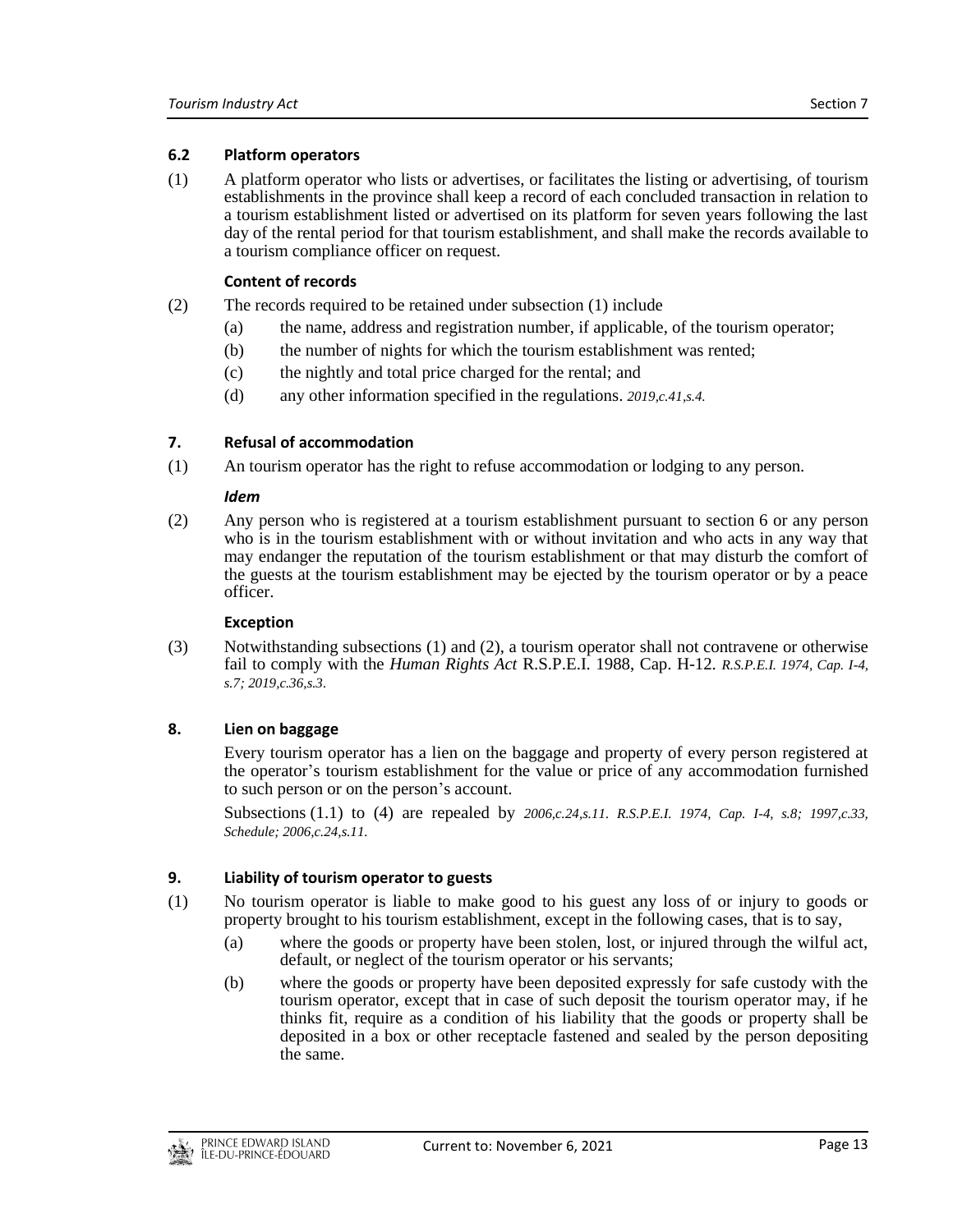#### **Vehicles of guests**

(2) Where the vehicle of a guest has been delivered into the custody of the tourism operator or his servant expressly for storage or parking in a place specifically reserved and designated by the tourism operator for the storing or parking of vehicles, the liability of the tourism operator is that of a bailee for reward.

#### **Refusal to act, right to**

(3) An tourism operator may at any time refuse to act as bailee or custodian of any goods or property of any person whether registered in his tourism establishment or not. *R.S.P.E.I. 1974, Cap. I-4, s.9; 2019,c.36,s.1(c).*

#### <span id="page-13-0"></span>**10. Liability of tourism operator to be posted**

Repealed by *1994, c.26, s.7.*

# <span id="page-13-1"></span>**11. Regulations**

The Lieutenant Governor in Council may make regulations

- (a) respecting the form of any register required to be kept pursuant to the provisions of this Act;
- (b) respecting the classification of tourism establishments;
- (b.1) adopting national codes or standards for the classification and rating of tourism establishments, including the Canada Select Accommodation Rating Program;
- (b.2) prescribing fees for listings in government publications, marketing, licensing, inspection and other services and prescribing a composite fee for more than one of those services;
- (b.3) prescribing fees and the amount or rate of the charge under section 2.1;
- (b.4) defining or redefining any words or expressions used in this Act;
- (b.5) respecting the registration of platform operators;
- (b.6) prescribing additional information to be provided by a platform operator pursuant to an agreement under section 6.1;
- (b.7) prescribing any additional information that is required to be recorded and retained by platform operators under section 6.2;
- (c) prescribing the functions and powers of tourism standards officers and tourism compliance officers who are appointed under this Act;
- (d) prescribing the minimum standards of equipment, furniture and fixtures in tourism establishments;
- (e) prescribing the minimum space required in respect of living and sleeping accommodations in tourism establishments;
- (f) with respect to the grounds and premises, approaches and parking facilities of tourism establishments;
- (g) for the purpose of requiring the provision and maintenance of a safe and adequate water supply in tourism establishments;
- (h) respecting drainage and sewage system and garbage disposal;
- (i) prescribing the standards and requirements in respect of accessibility for any type of tourism establishment;
- (j) prescribing the standards and requirements for special event camping permits;
- (k) respecting the form, content and submission of occupancy returns;